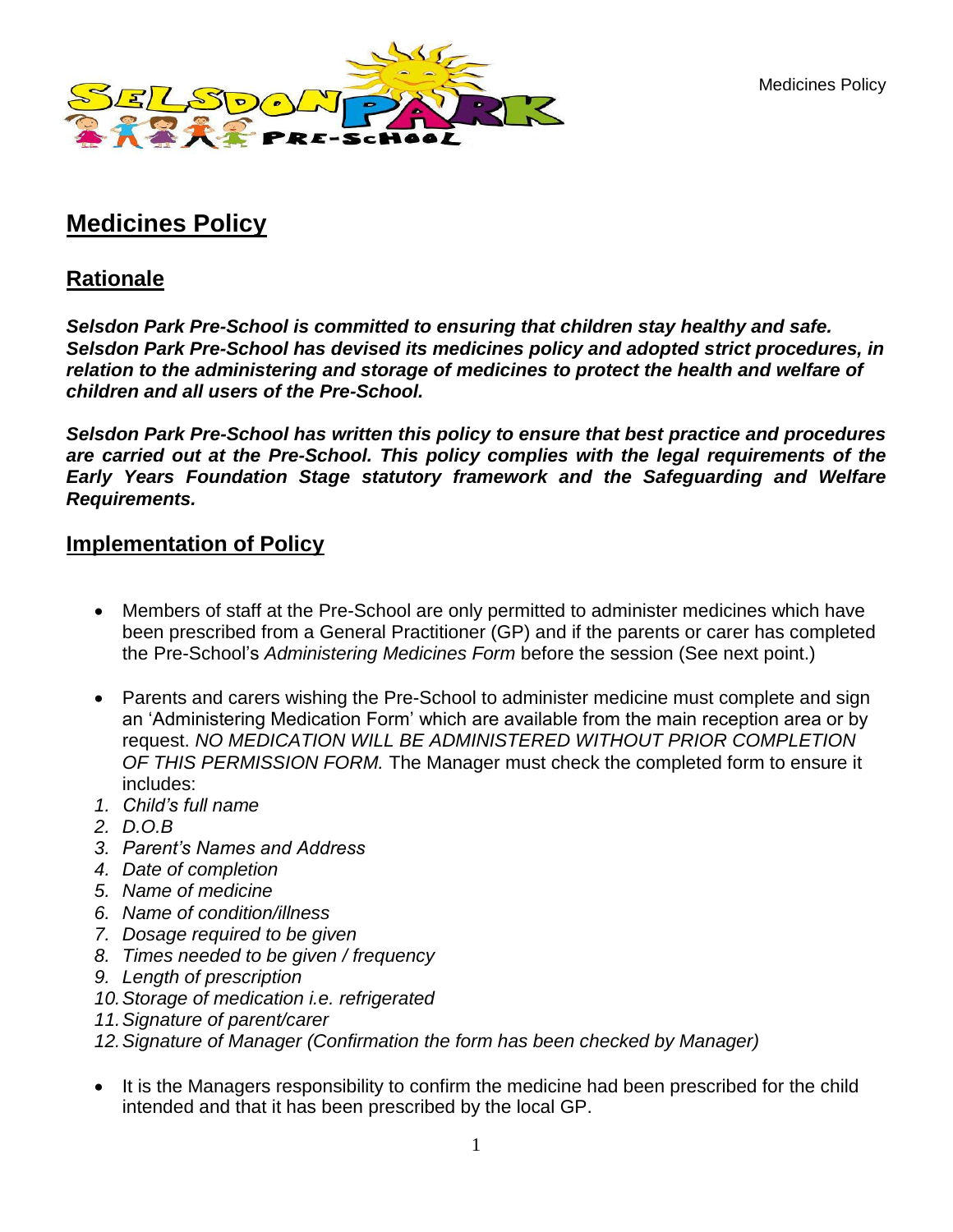- The Pre-School reserves the right to decline a request from parents and carers to administer medication which requires a level technical knowledge or training which staff at the Pre-School do not possess the skills or training to carry out safely.
- The Pre-School Manager will refuse a request to administer medication if they feel unable to carry out the task required or feel that they could be placing the child in danger.
- Parents and carers should discuss the issues with a member of staff and agree on the action which is necessary to ensure the health and safety of the child or adult.

#### **Procedure**

A member of staff will be assigned to administer medication for each individual child concerned.

#### *They will also be responsible for ensuring that:*

- 1. Medication consent form has been completed correctly and signed.
- 2. All necessary details are recorded and the staff member clearly understands the instructions for the medication. If the staff member is uncertain of any aspect they must consult the Pre-School Manager immediately.
- 3. The Medication is correctly labelled and stored according to the product instructions, in the original container and with written instructions from the manufacturer stored with the medication.
- 4. A member of staff must act as a witness to ensure when medication is being administered to ensure that the correct dosage is given and to offer support and practical assistance if required.
	- If a child refuses to take their medication, staff will force them. The Pre-School Manager will contact the child's parent/carer immediately and the incident recorded in the Incident Report Folder.
	- *Under no circumstances will staff at Selsdon Park Pre-School administer 'over the counter' medication. Only medication that is prescribed by a qualified medical practitioner will be administered at Selsdon Park Pre-School in line with this policy.*
	- Children and adults who carry their own medication will be requested to store the medication safely under the supervision of a member of staff until it is required.
	- It is the parent or carer responsibility to ensure that all medication is clearly marked with the child's name and regularly checked to see if it is still working and in date.